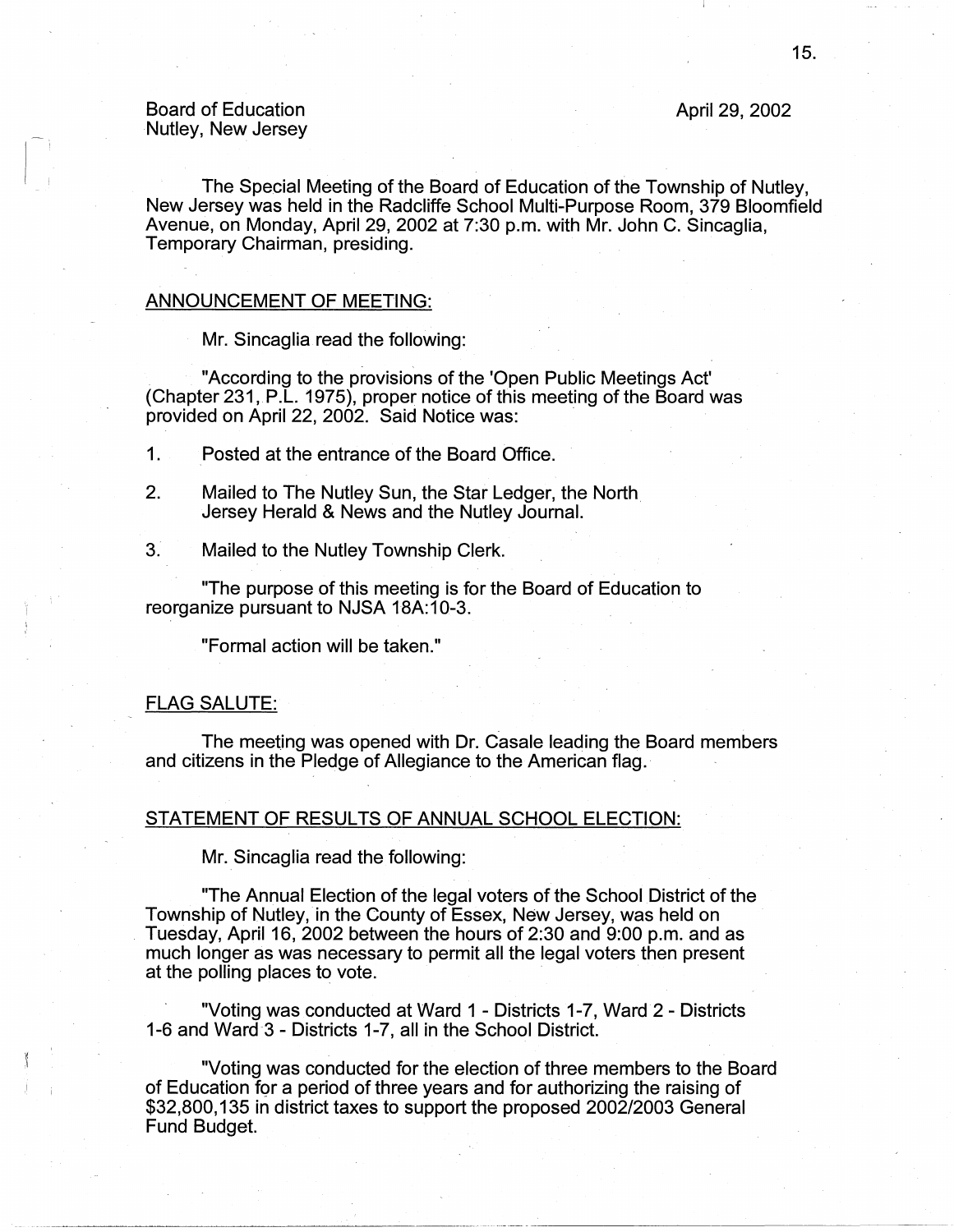"The results of the election were as follows:

## Candidates for 3-year terms

| Maria Russo                | 1,430 |
|----------------------------|-------|
| <b>Gerard Del Tufo</b>     | 1,769 |
| <b>Vincent Moscaritola</b> | 1,623 |
| Brenda C. Sherman          | 1,743 |
| John Cafone                | 1,895 |
| Sal D. Olivo               | 2,345 |

"The candidates elected were: Sal D. Olivo, John Catone and Gerard Del Tufo for three-year terms.

Mr. Sincaglia stated that the results differ by a few votes from what was reported in the newspapers because we received formal notice from the Board of Elections with provisional ballot which were not available at that time. He noted it did not change the result of the election.

"The votes for the General Fund portion of the budget were as follows:

| Yes       | 2,084 votes |
|-----------|-------------|
| <b>No</b> | 1,869 votes |

"The question of the tax levy was approved.

"A copy of this report will be entered in the official minutes of the Board of Education."

,. I . 1:

### ADMINISTRATION OF OATH TO NEW BOARD MEMBERS:

Mr. Sincaglia administered the Oath of Office to Mr. John Catone, Mr. Gerard Del Tufo, and Mr. Sal Olivo.

Mr. Sincaglia welcomed all as members of the Board of Education.

# CALL OF ROLL:

The members present at roll call were: Mrs. Maria Alamo, Mr. John Cafone, Dr. Philip T. Casale, Mr. Gerard Del Tufo, Mr. Alan Genitempo, Mr. Sal Olivo, Dr. Gerard M. Parisi, Mr. Joseph C. Pelaia, and Mr. Alfred R. Restaino, Jr.

### ELECTION OF PRESIDENT:

Mr. Sincaglia declared nominations open for the office of President.

Mrs. Alamo read the following statement:

"One year ago, I placed for nomination of Vice President, Mr. John Catone. I did that because I believe that there are requirements that the leadership

April 29, 2002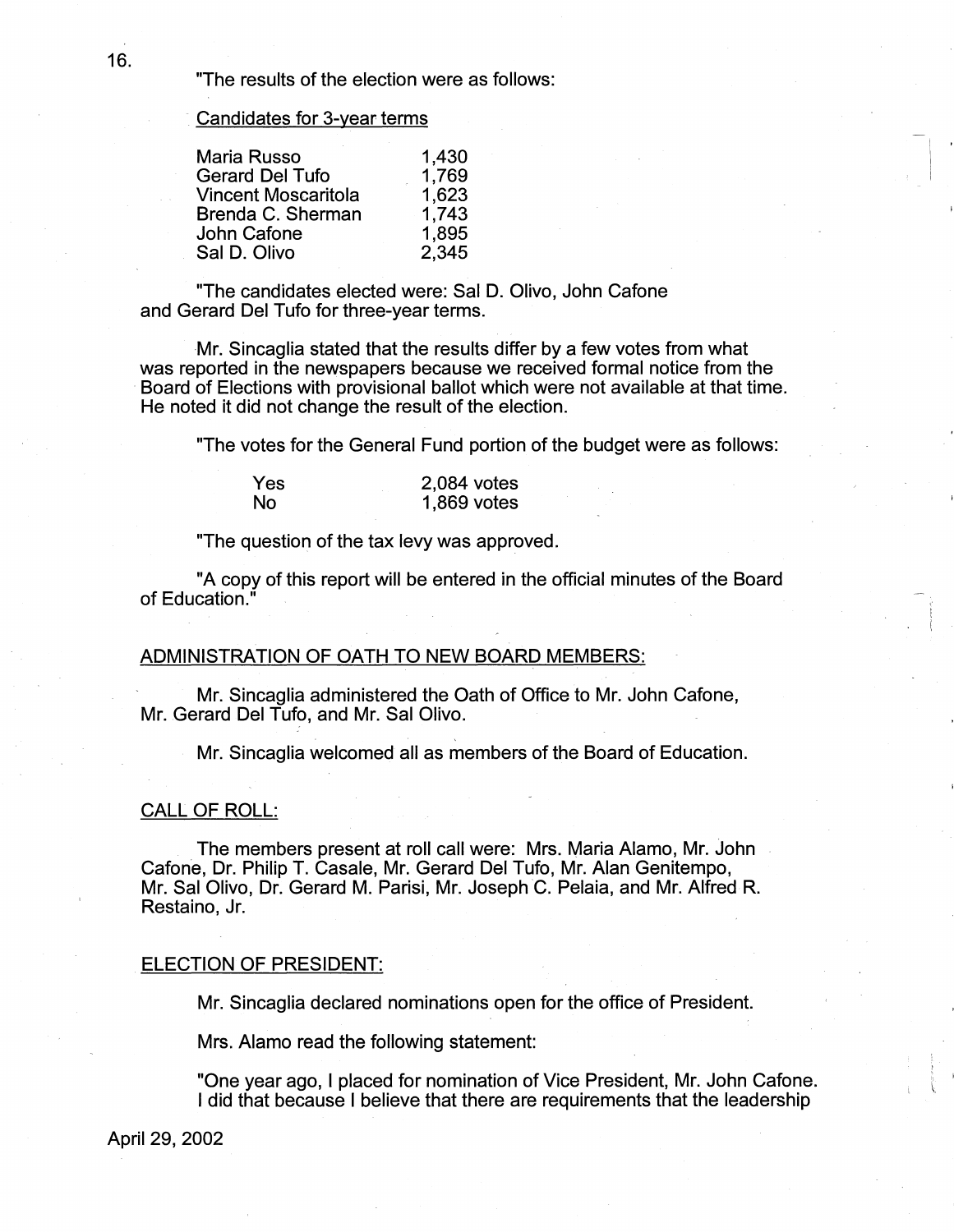of any organization must have. Among those required qualifications are a humble touch, that down-to-earth approach to problems, a high level of competence, and a keen sense of compassion. These four together give John Cafone his distinction. Last year, we elected him vice president. He has served us ably and honestly. Therefore, I nominate for President of the Nutley Board of Education, Mr. John Cafone."

Mr. Sincaglia explained that when there is only one nominee it is customary to declare a unanimous ballot unless there was an objection by a member of the Board.

There being no objections, a unanimous ballot was declared by the Board for John Cafone as President.

### ELECTION OF VICE-PRESIDENT:

Mr. Sincaglia declared nominations open for the office of Vice-President.

Dr. Parisi stated that he had known Maria Alamo for several years since they both represented their perspective schools on the PT Council. He noted that Mrs. Alamo also served as President of the PT Council and during that time he saw her to be an intelligent and kind woman who had the temerity, honesty and desire to carry programs through and share ideas brought to her with the entire district. He said for the past year he has been her colleague on the Board and again saw her determination and how responsible she is and how seriously she takes her duties. He noted that this was demonstrated with the progress made when she chaired the Policy Committee. Dr. Parisi added that Mrs. Alamo always shows a degree of professionalism and she has the respect of her colleagues, administration and the staff and thinks she would make a great officer to the Board. He said it is with great pleasure that he nominate Maria Alamo for Vice-President of the Nutley Board of Education.

There being no objections, a unanimous ballot was declared by the Board for Maria Alamo as Vice-President.

Mr. Cafone assumed the chair and thanked his colleagues on the Board for giving him the privilege for serving as the Board President. He also thanked his family and friends for their continuing support throughout the year. He stated that it is a nine member Board and he is confident that they can work together with the administration and staff in moving our school district forward in a positive and progressive manner.

Mrs. Alamo thanked Dr. Parisi for his kind words and thanked all her colleagues for their expression of support. She said she accepts this position with pride and gratitude and said today she thanks everyone with words, but after today she will thank everyone through deeds and conduct.

## HEARING OF CITIZENS (Resolutions Only):

None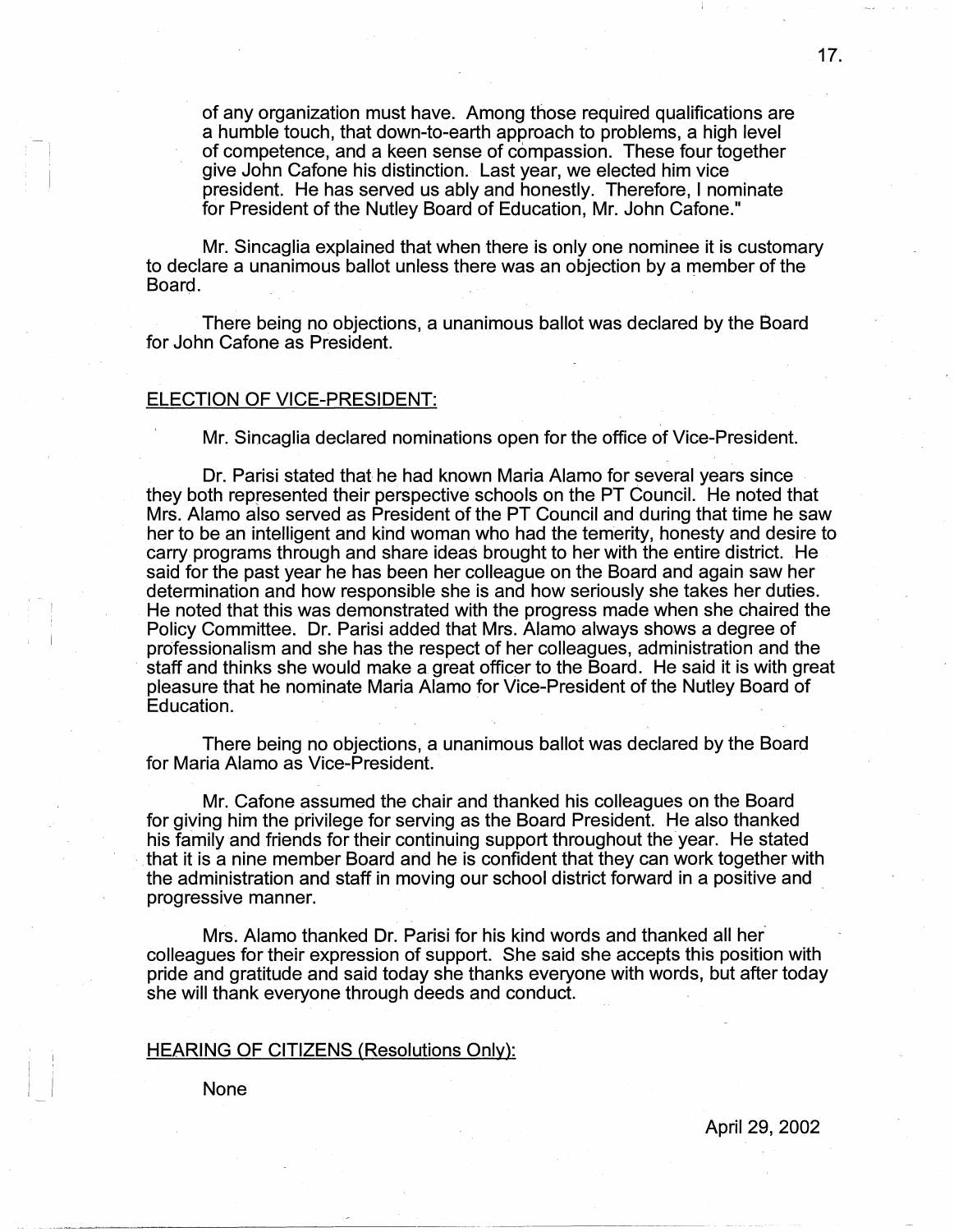# ADOPTION OF SCHEDULE OF MEETINGS:

Mrs. Alamo presented and moved the adoption of the following resolution, seconded by Dr. Casale. On a roll call vote the resolution was unanimously adopted:

BE IT RESOLVED, That the regular monthly meetings of the Board of Education of the Township of Nutley be held on the fourth Monday of each month, except as noted otherwise, and

BE IT FURTHER RESOLVED, That, in accordance with the requirements of the Open Public Meetings Act of 1975, the following schedule of meetings be adopted. (Schedule A)

# ADOPTION OF POLICIES:

Mrs. Alamo presented and moved the adoption of the following resolution, seconded by Dr. Casale. On a roll call vote the resolution was unanimously adopted:

BE IT RESOLVED, That the Board of Education of the Township of Nutley hereby adopts for the ensuing year all Bylaws and Policies, Rules and Regulations currently in force.

## DESIGNATION OF OFFICIAL NEWSPAPER:

Dr. Casale presented and moved the adoption of the following resolution, seconded by Mr. Pelaia. On a roll call vote the resolution was unanimously adopted:

 $\mathbf{I} = \mathbf{I}$ 

BE IT RESOLVED, That the Board of Education designates The Nutley Sun as the official newspaper for meeting notices and hereby directs the Board Secretary to also send meeting notices to the Nutley Journal, Star Ledger and the North Jersey Herald and News.

# DEPOSITORY OF ELEMENTARY SCHOOL SAVINGS ACCOUNTS:

Mr. Del Tufo presented and moved the adoption of the following resolution, seconded by Dr. Casale. On a roll call vote the resolution was unanimously adopted:

BE IT RESOLVED, That Valley National Bank be designated as the official depository for the 2002/2003 school year for individual student savings accounts to which deposits are made through the elementary schools.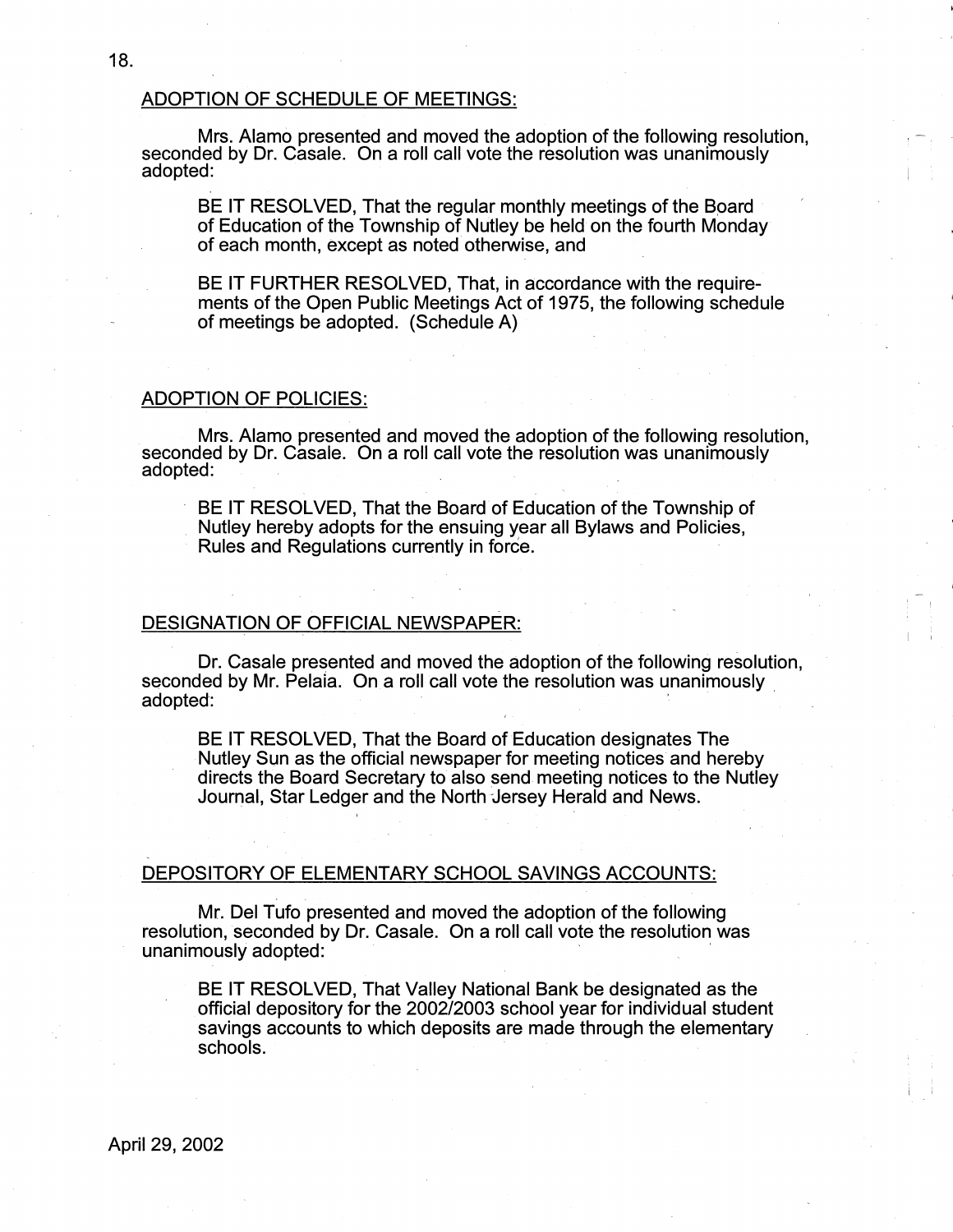# DEPOSITORY OF SCHOOL FUNDS - Valley National Bank:

Mr. Genitempo presented and moved the adoption of the following resolution, seconded by Mr. Pelaia. On a roll call vote the resolution was unanimously adopted:

BE IT RESOLVED, That Valley National Bank be designated the official depository for the following accounts of the Nutley Board of Education for the 2002/2003 school year, and

BE IT FURTHER RESOLVED, That the following officers of the various accounts be authorized to sign checks drawn on the accounts, effective April 29, 2002:

or

and ,

Board of Education, N.J. Unemployment Insurance Trust Fund Account

\* John C. Sincaglia or Jean Unglaub

Nutley High School Class of 1997

John C. Sincaglia and · Kathleen C. Serafino

Nutley High School Athletic Account

Angelo Frannicola

Joseph Zarra or Joseph Affinito

Jean Unglaub

School Accounts

Franklin School

John Calicchio or -Margaret Murray and Catherine lsabefla

\*Dorothy Mutch and \*Linda Layden

Mariana Franciosa and Beverly Cullari

Rosemary Clerico and Sophie Caprio

Addie Maffei Boyd and Geralynn Dwyer

Lincoln School

Radcliffe School

Spring Garden School

Washington School

 $\vert \hspace{.06cm} \vert$  j

April 29, 2002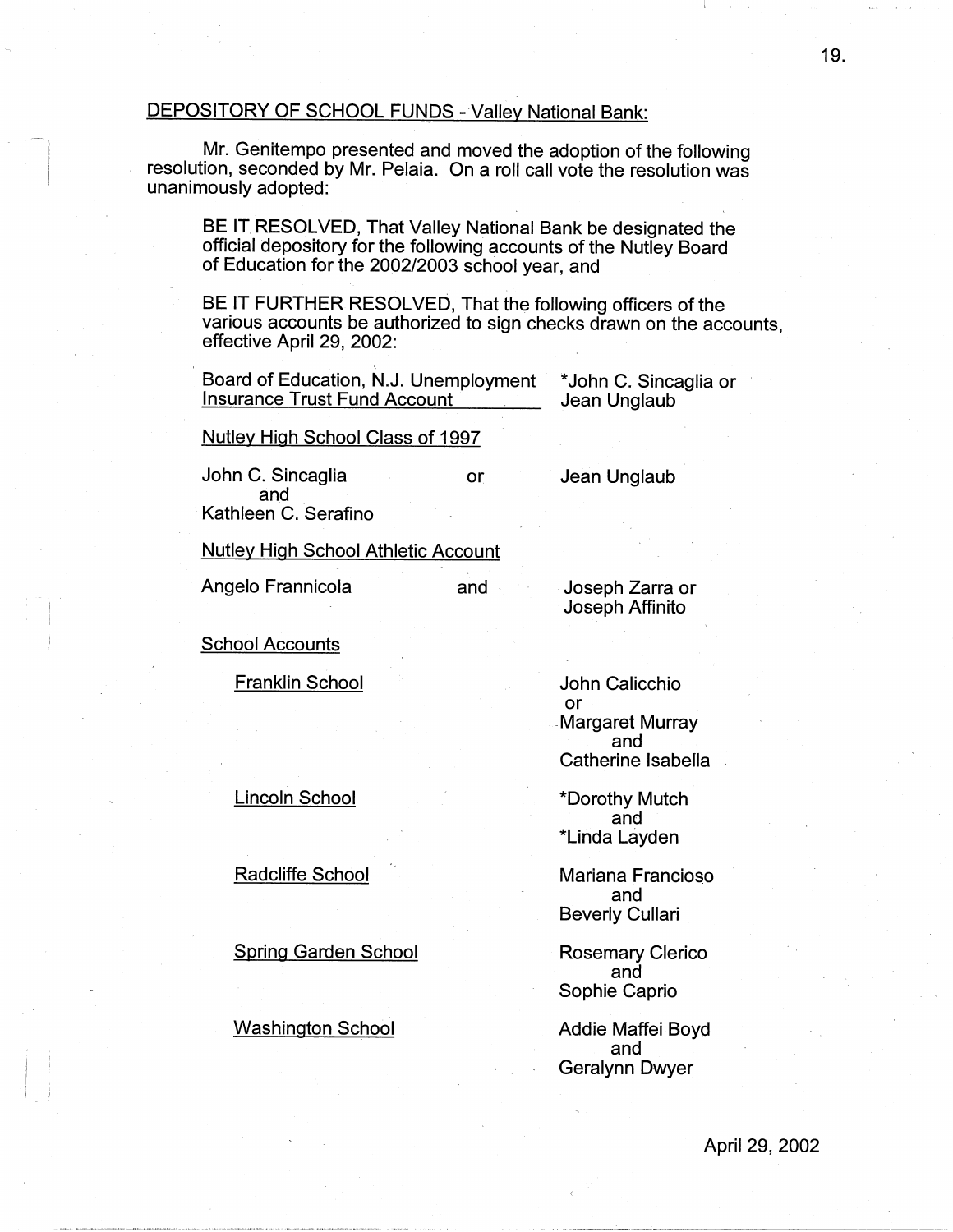Yantacaw School

Marylou Dowse and JoAnn Luzzi

\*Interim appointment

## DEPOSITORY OF HIGH SCHOOL ACCOUNT - Franklin Bank:

Mr. Olivo presented and moved the adoption of the following resolution, seconded by Mr. Pelaia. On a roll call vote the resolution was unanimously adopted:

BE IT RESOLVED, That the Franklin Bank be designated as the .. official depository for the Nutley High School Account for the 2002/2003 school year, and

BE IT FURTHER RESOLVED, That the following individuals be authorized to sign checks drawn on this account:

Joseph Zarra or Gregory Catrambone

and

Jacqueline Camelia

### DEPOSITORY OF SCHOOL FUNDS - First Union Bank:

Dr. Parisi presented and moved the adoption of the following resolution, seconded by Mr. Genitempo. On a roll call vote the resolution was unanimously adopted:

BE IT RESOLVED, That the First Union Bank be designated as the official depository for the following accounts of the Nutley Board of Education for the 2002/2003 school year, and

BE IT FURTHER RESOLVED, That the following officers of the various accounts be authorized to sign checks drawn on the accounts effective April 29, 2002:

## Board of Education General Account

**Primary Signatory Community Alternate Signatory** 

President or  $\qquad \qquad$  . Vice-

**President** 

\* John C. Sincaglia, Secretary

or Jean Unglaub, Manager of Accounts ·

David Wilson, Treasurer of School Moneys

April 29, 2002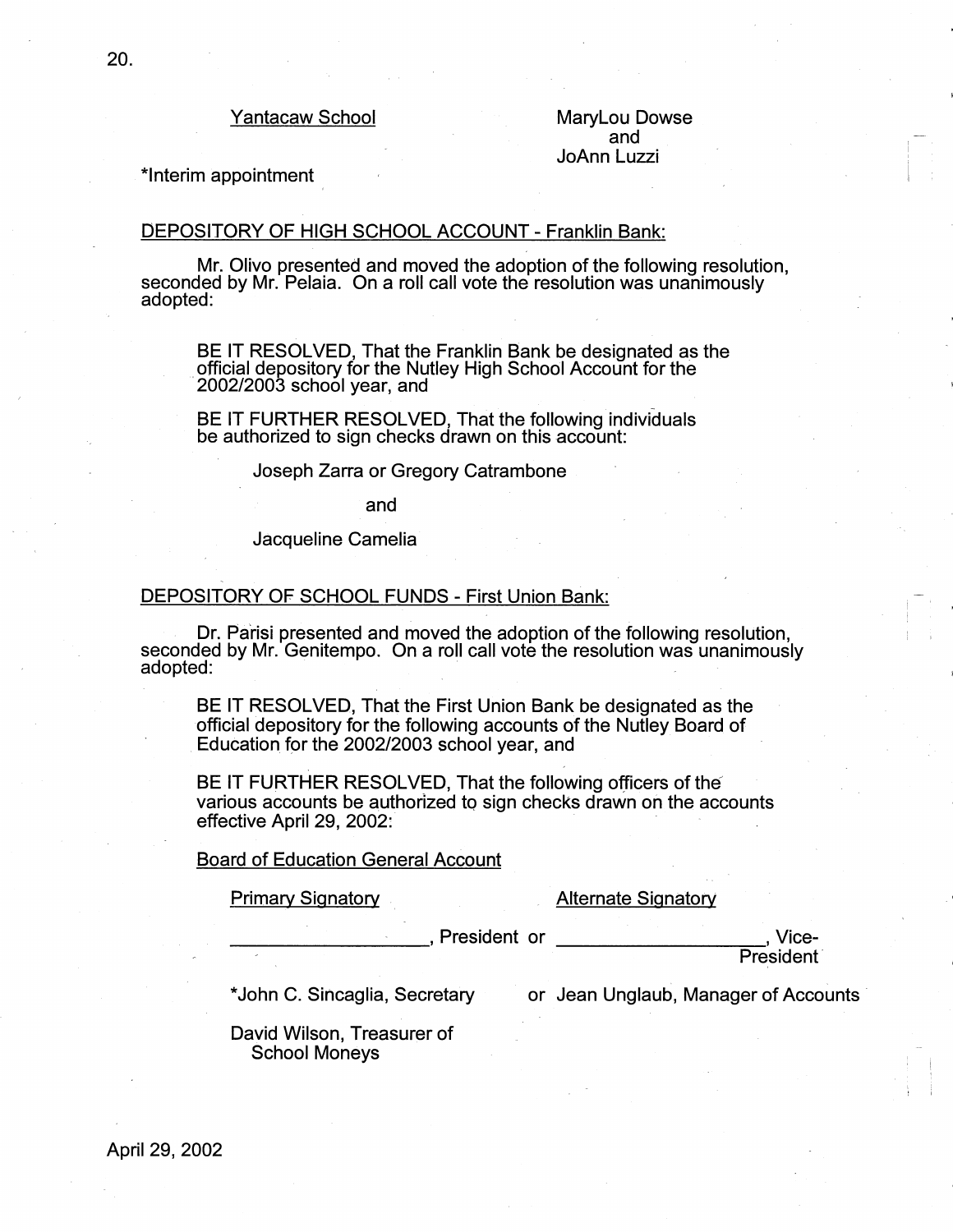\* John C. Sincaglia, Secretary

or Jean Unglaub, Manager of Accounts

David Wilson, Treasurer of School Moneys

# Board of Education Cafeteria Account

\* John C. Sincaglia, Secretary or Jean Unglaub, Manager of Accounts

BE IT FURTHER RESOLVED, That the First Union Bank be authorized to accept facsimile signatures of the check signing machine.

\*Interim appointment

# INVESTMENT OF FUNDS:.

Mr. Pelaia presented and moved the adoption of the following resolution, seconded by Mrs. Alamo. On a roll call vote the resolution was unanimously adopted:

BE IT RESOLVED, That the Secretary/Business Administrator, with the approval of the Superintendent of Schools, be authorized to invest surplus funds of the Board of Education and funds which will be available for a determinate period of time in U.S. Government and Agency Securities, Business Savings Accounts of our designated depository, and Certificates of Deposit and Repurchase Agreements of our local banks, and in any other securities designated by law.

APPOINTMENT OF AUDITOR- 2002/2003 School Year:

Mr. Restaino presented and moved the adoption of the following resolution, seconded by Mr. Pelaia. On a roll call vote the resolution was unanimously adopted:

WHEREAS, there exists a need for an annual audit of school accounts, and , we have a set of  $\mathcal{A}$  , we have a set of  $\mathcal{A}$  , we have  $\mathcal{A}$ 

WHEREAS, the firm of Lerch, Vinci and Higgins of Fairlawn, NJ is licensed as Public School Accountants and is fully capable of providing this service, and

WHEREAS, Lerch, Vinci and Higgins satisfactorily conducted the school audit in 2001, and will be performing the school audit for the 2001/2002 school year, and

WHEREAS, the Public School Contracts Law (N.J.S.A. 18A:18A) provides for the award of contracts for this type of professional service without competitive bidding, and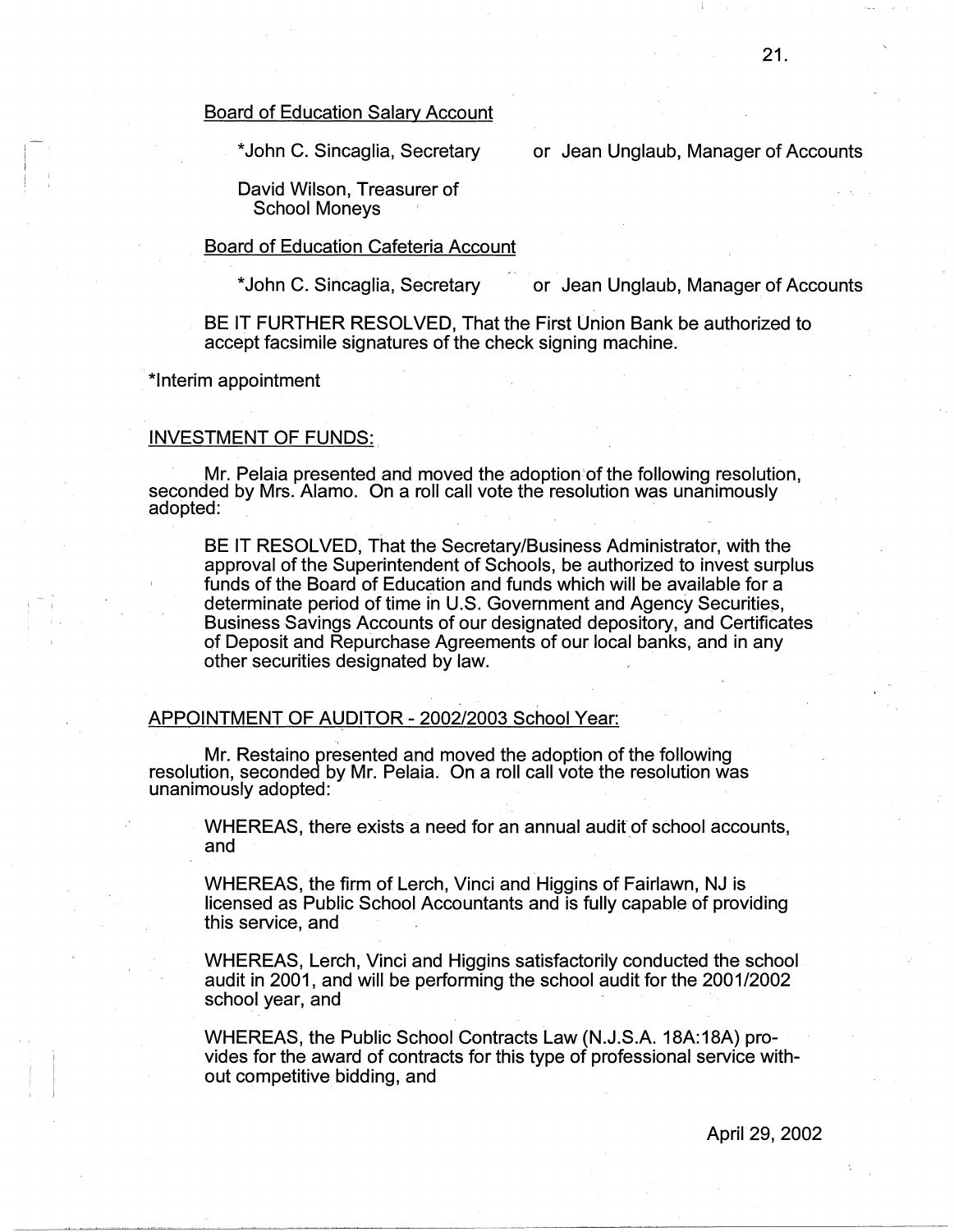· WHEREAS, funds are available for this purpose,

NOW, THEREFORE, BE IT RESOLVED by the Board of Education of the Township of Nutley as follows:

- 1. The firm of Lerch Vinci and Higgins of Fairlawn, NJ is hereby appointed auditors for the accounts of the Board of Education for the 2002/2003 school year at a fee of \$22,200.
- 2. This contract is awarded without competitive bidding as a professional service under the provisions of the Public School Contracts law.

## APPOINTMENT OF ATTORNEY AND NEGOTIATOR/CONSULTANT:

Mrs. Alamo presented and moved the adoption of the following resolution, seconded by Dr. Casale. On a roll call vote the resolution was unanimously adopted: adopted: ·

WHEREAS, there exists from time to time a need for legal services and negotiations/consultant services for the Board of Education, and

WHEREAS, funds are available for this purpose, and

WHEREAS, the Public School Contracts Law (NJSA 18A:18A-5) provides for the award of contracts for this type of professional service without competitive bidding, and

WHEREAS, the firm of Gaccione, Pomaco & Beck of Belleville, NJ is well qualified and capable of providing these services,

NOW, THEREFORE, BE IT RESOLVED by the Board of Education of the Township of Nutley that the firm of Gaccione, Pomaco & Beck of Belleville, NJ is hereby appointed Board attorney and negotiator/consultant for the 2002/2003 school year at an hourly rate of \$135.00.

#### CURRICULUM APPROVAL:

. Dr. Casale presented and moved the adoption of the following resolution, seconded by Mr. Genitempo. On a roll call vote the resolution was unanimously adopted: · ·

BE IT RESOLVED, That the curriculum as described in the district selected course guides, courses of study, curriculum guides and program.material, listed on the attached Schedule 8, be adopted for use in Grades K-12 of the Public Schools of Nutley for the 2002/2003 school year.

 $\vert \cdot \vert$ 

## LEASE OF BOARD PROPERTY ON OVERLOOK TERRACE:

Mr. Del Tufo presented and moved the adoption of the following . resolution, seconded by Dr. Parisi. On a roll call vote the resolution was unanimously adopted: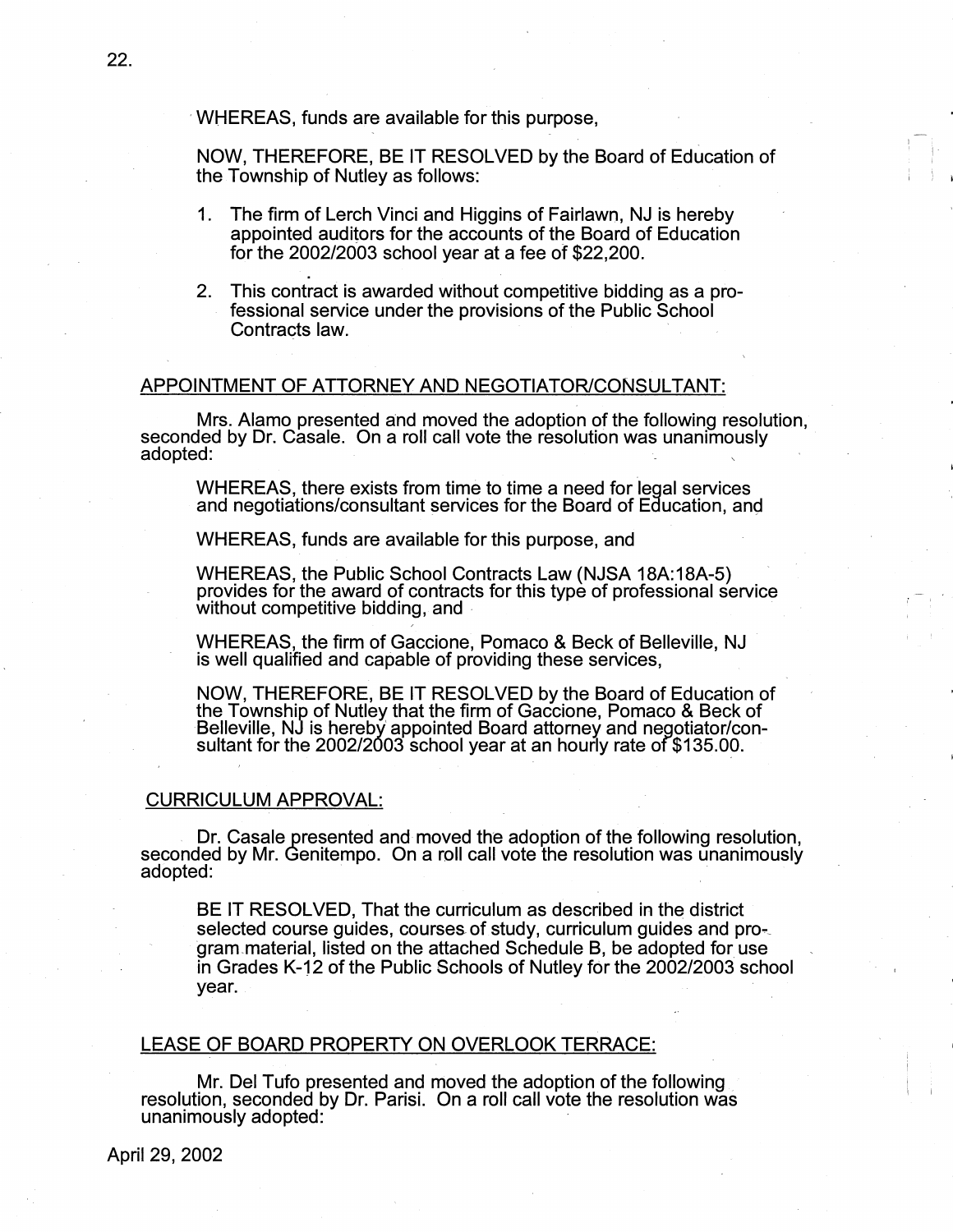BE IT RESOLVED, That the Board of Education leases 20 feet of property owned by it, known as Lot Number 14, Block 212 (Overlook Terrace, rear entrance of Spring Garden School playground), on the tax maps of the Township of Nutley, to John Janiec and Mrs. Anne Janiec, his wife, for a term beginning May 1, 2002 and terminating April 30, 2003, at a term rental of One Dollar (\$1.00) in accordance . with all requirements specified in the lease.

BE IT FURTHER RESOLVED, That the Board of Education hereby authorizes its officers to execute said lease.

### LEASE - 21 Romano Street:

Mr. Genitempo presented and moved the adoption of the following resolution, seconded by Dr. Casale. On a roll call vote the resolution was unanimously adopted:

BE IT RESOLVED by the Board of Education that it hereby leases to Nicholas DelMauro, owner of the property known as 21 Romano Street, Nutley, New Jersey, a strip of land 20 feet in width running along the westerly line of the premises of said lessee for the full width thereof. which said premises are listed as Block 18, Lots 45 and 46 in the tax assessor's books of the Township of Nutley, and

BE IT FURTHER RESOLVED, That said lease be written for a term commencing May 1, 2002 and terminating April 30, 2003, at a term rental of One Dollar (\$1.00), and

BE IT FURTHER RESOLVED, That the Board of Education hereby authorizes its officers to execute said lease.

# LEASE - 22 Romano Street:

Mr. Genitempo presented and moved the adoption of the following resolution, seconded by Mr. Pelaia. On a roll call vote the resolution was unanimously adopted:

BE IT RESOLVED by the Board of Education of the Township of Nutley, that it hereby leases to Angelo Rotonda, owner of the property known as 22 Romano Street, Nutley, New Jersey, a strip of land 25 feet in width running along'the westerly line of the premises of said lessee for the full width thereof, which said premises are listed as Block 18, Lots 78 and 79 in the tax assessor's books of the Township of Nutley, and

BE IT FURTHER RESOLVED, That said lease be written for a term commencing May 1, 2002 and terminating April 30, 2003, at a term rental of One Dollar (\$1.00), and

BE ff FURTHER RESOLVED, That the Board of Education hereby . authorizes its officers to execute said lease.